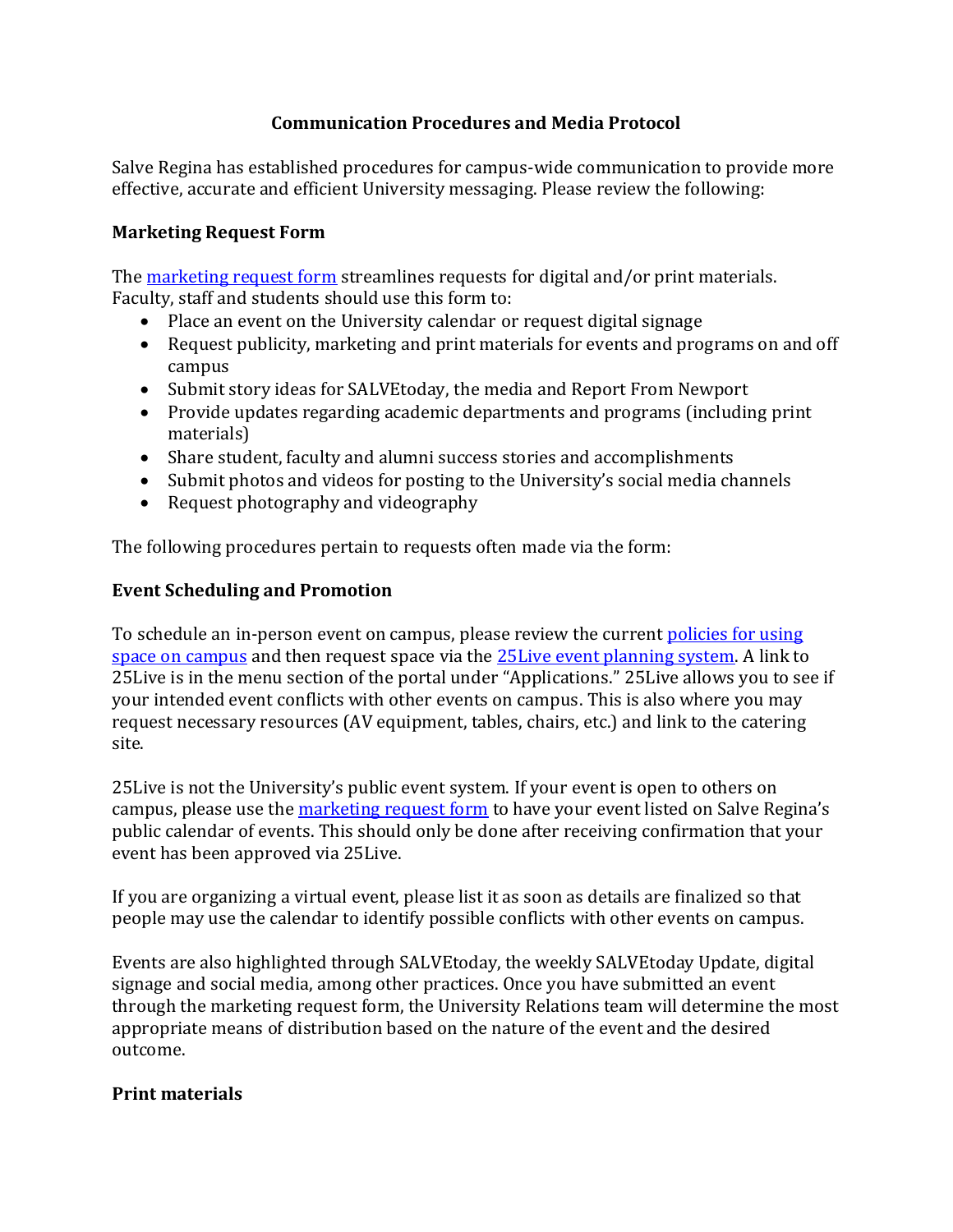All print pieces being purchased with University funds need to be coordinated and approved by Design Services. This is to ensure standards for quality, mailing and University imagery as well as for proper processing and payment.

Please submit the [marketing request form](https://salve.edu/marketing-design-and-communication-request-form) to begin the intake process. Events should be confirmed with 25Live prior to the production of related promotional materials. Turnaround times for both internal and external print projects vary greatly. Please consult with the Design Services team regarding project timelines and allow a minimum of 15 working days for completion.

# **Videography/Photography**

Ideas or requests for marketing-related videography or photography to use for storytelling and recruitment or news purposes should be submitted through the [marketing](https://salve.edu/marketing-design-and-communication-request-form) request [form.](https://salve.edu/marketing-design-and-communication-request-form) Academic or co-curricular programming that takes students out of the classroom into their surrounding communities and Newport's living laboratory is of particular interest. Video work is prioritized according to institutional goals and timelines as well as other production-related criteria.

Requests for video documentation of lectures or events should be made through the Technology Services Center.

### **Website Updates**

Updates to existing information on the website, along with requests to add new information, may submitted through the [marketing request form.](https://salve.edu/marketing-design-and-communication-request-form) Simple updates are typically made within 48 business hours.

### **Broadcast Emails**

Broadcast emails are intended to inform the Salve Regina community about University operations, campus safety and technological alerts. Individual events are not promoted via broadcast email due to the volume of events on campus. Broadcast emails may be sent to the University community as a whole, or to designated groups such as faculty, staff, class years and graduate students. Requests for participation or solicitations for involvement are granted only if they pertain directly to academic, volunteer and community service activities that are non-event oriented.

### **Policies, Guides and Resources**

The University has an established social media policy as well style guides for writing and branding. This information is publicly available in the "Policies" section of the faculty/staff [audience path.](https://salve.edu/faculty-and-staff) Of particular note is that "SRU" should never be used in text as it is also used by other academic institutions (Slippery Rock University). This also applies to social media accounts.